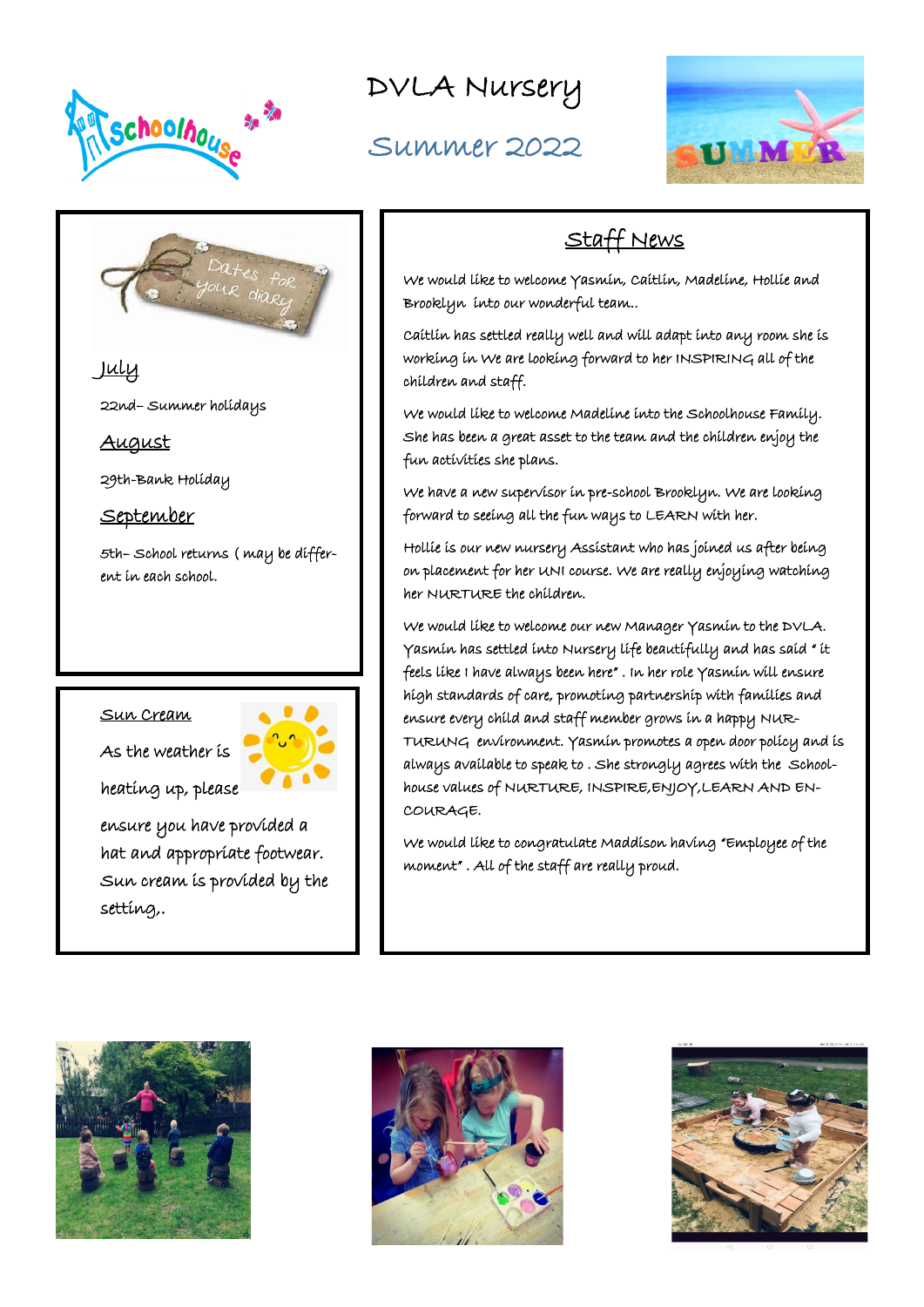choolhouse

# News from the sections…...

#### Under 2's

We have had a wonderful spring term with our under 2's. They have been learning so many new skills and we love watching them grow. They have explored the water and created flower potions, made dinosaur footprints in the sand. The children have enjoyed learning the red, white and blue colours of the Jubilee and created lots of amazing decorations.

As the weather is heating up, we looking forward to being young gardeners and planting some colourful and bright plants in our garden.

We are a big advocates for learning through messy play and textures, can we please ensure spare clothes are provided as we like to get messy.

### Toddlers

The toddlers have been having so much fun using the new Ninja cooker to make some delicious carrot cake. The children really enjoyed trying new tastes and textures and learning about the process of cooking. As the weather is improving the children have enjoyed exploring the outdoor area in the extra large sandpit and chasing the large bubbles around to pop them.

We are really promoting reading within the setting, and it is very important to us that the children are INSPIRED. Recently, the children have enjoyed group reading with our new set of books.

When your children move up into the Toddlers, each child receives a welcome booklet. If your child hasn't received one please speak to your child's keyworker or send us a message.

## Pre-School & Playscheme

We would like to say a huge welcome to the new supervisor Brooke. The team are really looking forward to creating memories with her.

A big aspect to pre-school is independence. We are all working hard to prepare the children for school and ensure the children are developing into the bright little people they are. They do this by collecting food from the trolly and serving themselves and allowing them to make their own choices.

Pre-school have really enjoyed spending time outside and having the opportunity to paint their own plant pots and growing their own sunflowers.

We welcome the children to be in charge of their own learning and we give the children the tools and resources that they need to LEARN.

#### Carrot Cake Recipe



\*175g light muscovado sugar \*175ml sunflower oil \*3 large eggs, lightly beaten \*140g grated carrot \*100g raisins \*1 large orange, zested \*175g self raising flour \*1 ts bicarbonate of soda \*1tsp ground cinnamon \*1/2 tsp grated nutmeg